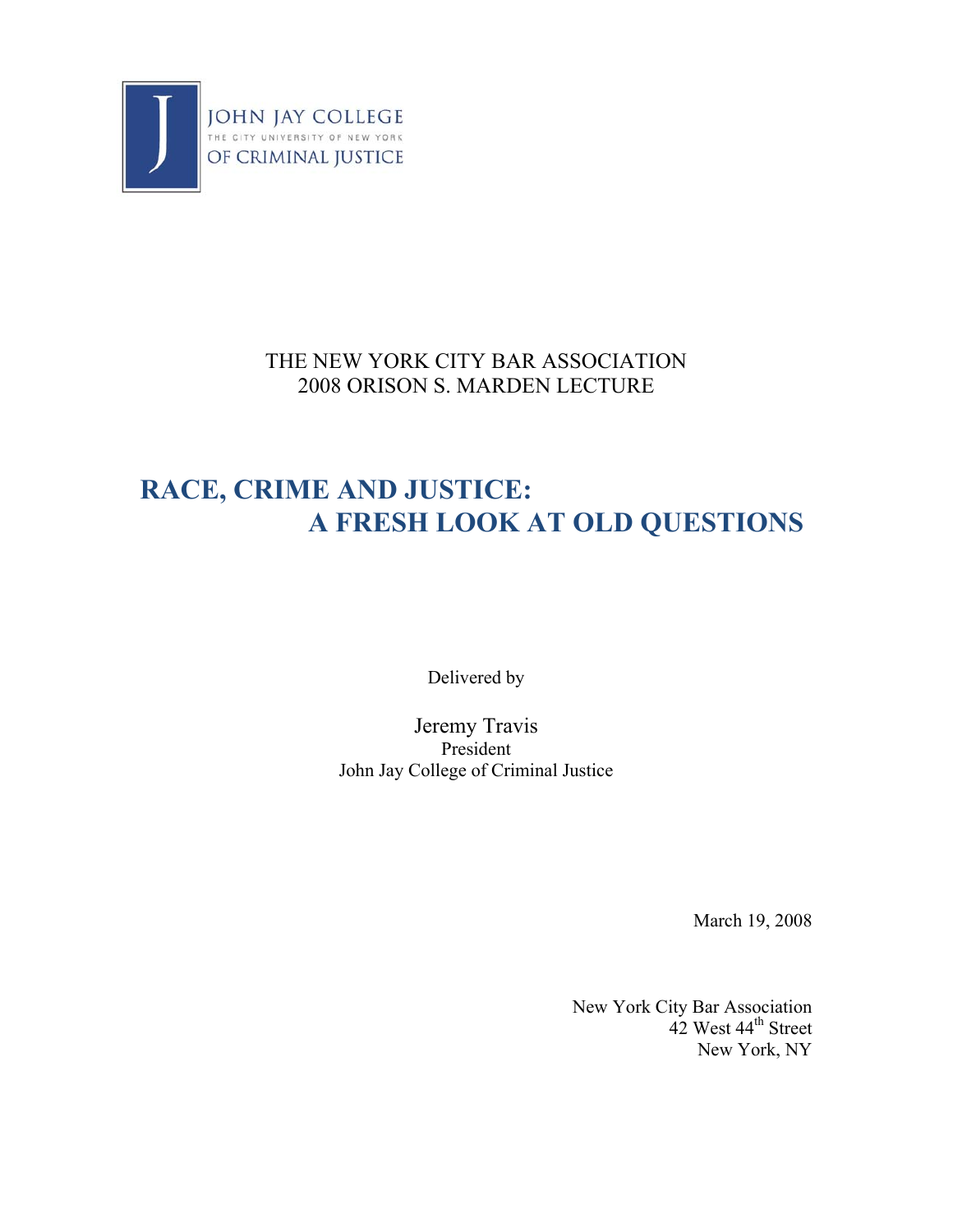Dear friends and colleagues:

Thank you, Fritz Schwarz, for that generous introduction and for your friendship and inspiration over many years.

I am deeply honored to be invited to deliver this year's Orison S. Marden Memorial Lecture. I am humbled to be counted among a group of distinguished leaders of the Bar of our City who have delivered this lecture in the past – Judge Robert Katzmann, Louis Craco, Chief Judge Judith Kaye, Judge Jack Weinstein, and Governor Mario Cuomo. This is great company.

In coming together this evening, we honor the many contributions of Orison S. Marden, who was a champion for justice and the embodiment of the highest ethical standards in the legal profession. I am now triply indebted to the Marden legacy. Mr. Marden was a trustee of the Vera Institute of Justice from 1966 to 1975, and I count my six years at the Vera Institute as the formative chapter of my career in criminal justice. Later, after I graduated from law school and completed a clerkship with Ruth Bader Ginsburg, I returned to NYU Law School as the Marden and Marshall Fellow in Criminal Law. This wonderful opportunity provided an excuse to come back home to New York, saved me from a career in law practice in Washington, stimulated my intellectual interest in the role of empirical research in law and justice reform and, most importantly, brought me back to NYU where I met Susan. So, it's nice to link these important life chapters, however indirectly, to the influence of Orison Marden.

My topic this evening is the intersection of race, crime, and justice, a topic I consider one of the most important challenges confronting our society. Much is at stake: our nation's pursuit of racial justice; our commitment to full participation of all American citizens in the electoral process; our success in reducing crime and eliminating drug markets; our ability to reduce our reliance on imprisonment as a response to crime. Indeed, I believe the legitimacy of our system of justice depends on our progress toward unraveling the Gordian knot that we call the nexus between race, crime and justice.

Of course, this is not a new discussion in our country. Students of American history know that the relationship between minority communities and our criminal justice system is characterized by deep distrust, patterns of overt discrimination, and occasional outbreaks of racial violence. Indelible images come to mind when we recall our history. Slave catching, the first experience of African-Americans with law enforcement in the young America. Chain gangs in the South after the War of Emancipation. Police enforcing the written, and unwritten, laws of Jim Crow. All-white juries sitting in judgment of black defendants. The urban riots of the 1960s, typically sparked by the police shooting of a young black man. Police using dogs and fire hoses to stop lawful demonstrations for civil rights. Certain names invoke memories of the racial fault lines that permeate our justice system. Rodney King. O.J. Simpson. Abner Louima. Willie Horton. And today, Sean Bell.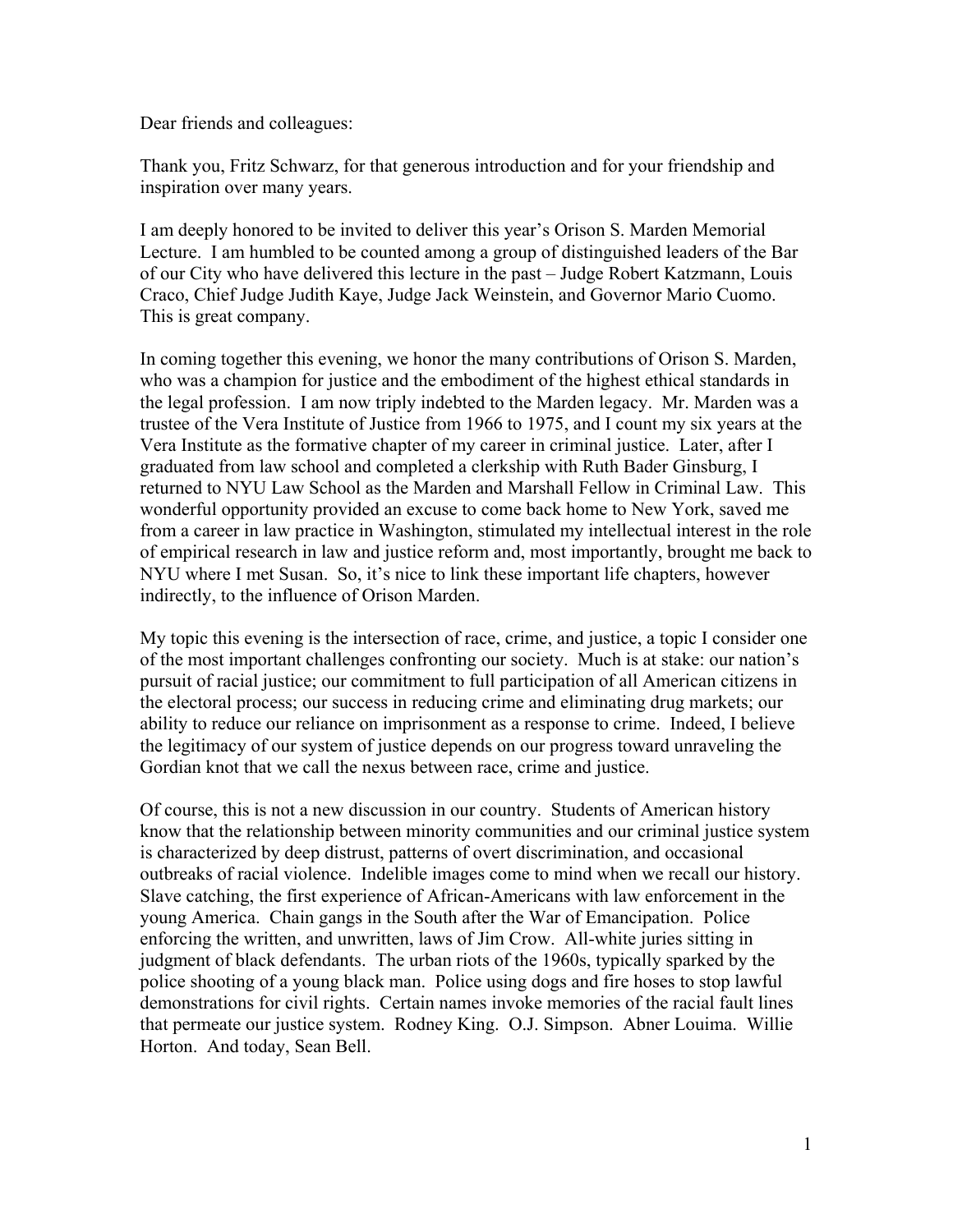As we recall our history, we should also applaud the lawyers who have infused a sense of racial justice into our system of criminal justice. Certainly, Orison Marden deserves to be on this list. As President of the American Bar Association in the mid-1960s, he organized the Lawyers Committee for Civil Rights, which marshaled the volunteer efforts of lawyers from around the country, including Pete Eikenberry, who is with us tonight, to represent civil rights litigants in Mississippi and other southern states. Our courts have issued important rulings interpreting our Constitution to require representation of blacks on juries and to protect vulnerable defendants from abuse by the police. Members of the legal profession, working with other disciplines, have challenged the disproportionate representation of racial minority groups in our juvenile and criminal justice systems. Lawyers have brought civil rights actions under Section 1983 against police departments and have sued prisons for unconstitutional conditions of confinement.

In our lifetimes, we have witnessed enormous progress in reforming our justice system, yet we know that much remains to be done.<sup>1</sup> This evening I hope to persuade you of two propositions: First, that the journey toward racial justice in our criminal justice system has been made immensely more difficult by our high rates of incarceration, the growth of community supervision, and intrusive policing strategies. In short, I will argue that the day-to-day operations of our system of justice now penetrate so deeply into communities of color that we are at risk of undermining the basic respect for the rule of law. Second, that we cannot rely solely upon the traditional legal construct of equal protection of the laws to achieve a justice system that is not racially divisive. In short, I will argue that we must ensure that our justice system is effective, not merely fair. We must pursue the goal of racial justice as aggressively as the goal of crime control. If you accept both arguments, then you will agree that we need to confront some of the fundamental assumptions that now determine policies on crime and justice.

We start by describing the magnitude of the incarceration phenomenon in the United States. The basic contours are well known to this audience. Since the early 1970s, we have more than quadrupled the per capita rate of incarceration in our country. The rise in the prison population has been unrelenting. In times of economic vitality, in times of economic recession; in times of war, in times of peace; when crime was going up, when crime was going down; every year since 1972, we have expanded our prison population.

About a month ago, the Center on the States of the Pew Charitable Trust released a report announcing a sobering milestone: for the first time, more than one in every 100 adults in America is confined in a jail or prison. Our penal system now holds 2.3 million adults. China – a country of 1.3 billion people -- holds second place, with 1.5 million. Russia – a country of 142 million people – is a distant third with 890,000 people incarcerated. But most striking is the difference in the per capita rate of incarceration. Germany, for

<u>.</u>

<sup>&</sup>lt;sup>1</sup>After conducting a review of the research literature on race and justice, a report issued by the American Sociological Association offered this sobering conclusion: "Although overt discrimination has diminished in the criminal justice system over recent decades, at the beginning of the twenty-first century, we continue to grapple with the perceptions of and the reality of unfairness in our justice system. Racial and ethnic disparities persist in crime and criminal justice in the United States. Minorities remain overrepresented in delinquency, offending, victimization, and at all stages of the criminal justice process from arrest to pretrial detention, sentencing (including capital punishment), and confinement." (Rosich, 2007).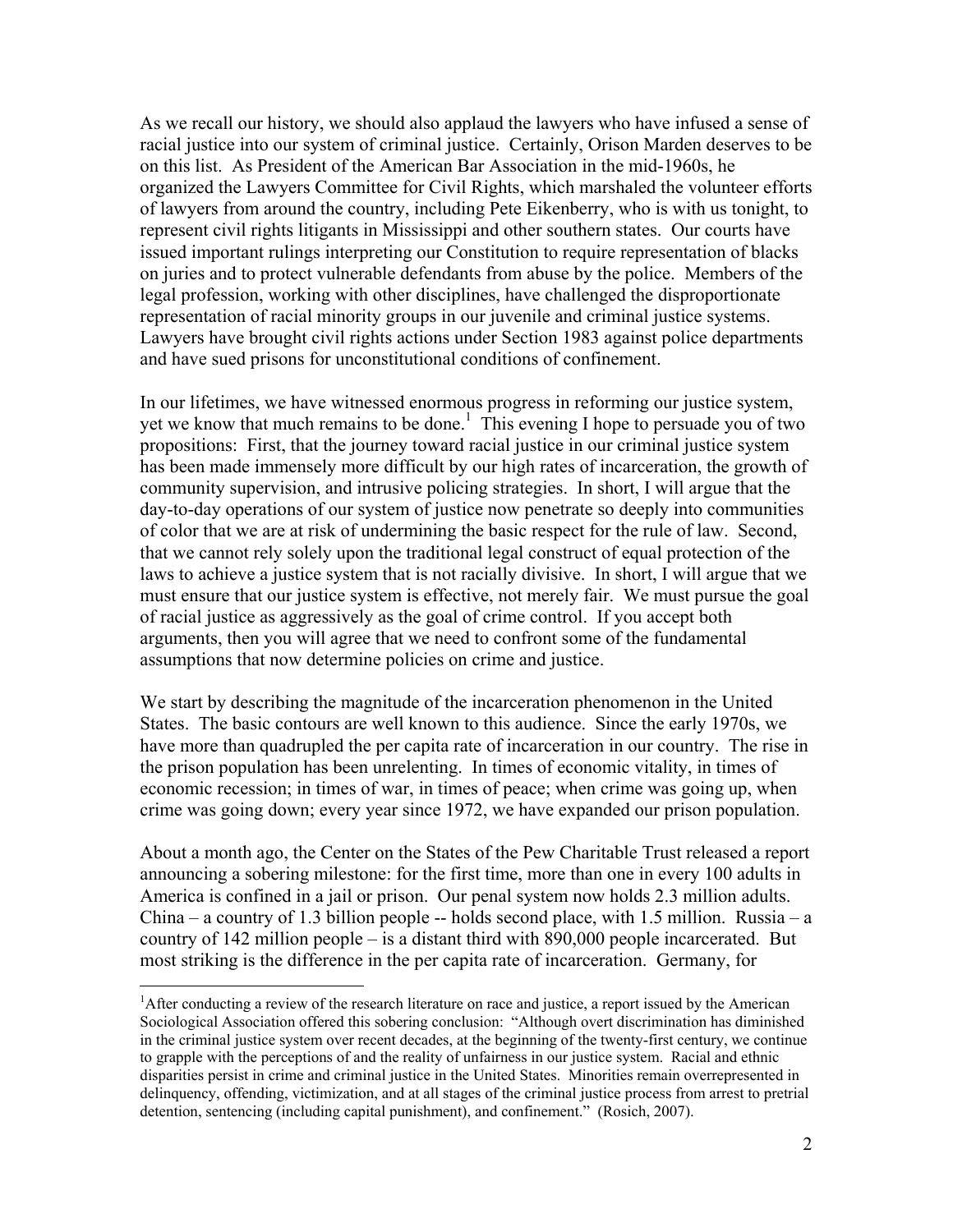example, holds 93 people in its prisons and jails for every 100,000 population. In America, the rate is nearly eight times greater; we hold 750 per 100,000 population (The Pew Charitable Trust, 2008). Our country has the dubious distinction of the highest rates of incarceration in the world, and the rate continues to increase.

This fourfold increase in the rate of incarceration in America has not been spread evenly across the population. Rather, the increased number of individuals – mostly men – sent to our nation's prisons have come from  $-$  and return to  $-$  a small number of urban communities in America, mostly communities of color. According to the Pew analysis, 1 in 106 adult white men is behind bars; for Hispanics, the number is 1 in 36; for blacks, it is 1 in 15. For black men between the ages of 20 and 34, 1 in 9 is now behind bars (The Pew Charitable Trust, 2008). The Bureau of Justice Statistics characterizes the same racial disparities another way: assuming no change in incarceration rates, nearly one in three African-American men – and one in six Hispanic men – will be sentenced to serve at least a year in prison at some point in their lives (Bonczar, 2003).

We should ask ourselves whether we want to live in a country in which a third of all African-American men – and one in six Hispanic men -- have served prison time. We should try to imagine the impact that our incarceration policies will have, over the next generation, on the communities in which incarceration rates are highest — on family life, adolescent development, labor markets, family stability, intergenerational transfer of wealth, voting patterns, and civic participation.

We know the answers to some of these questions, and the answers are deeply disturbing. We know that time in prison reduces one's lifetime earnings by 10-30% (Western, 2007), so our rapid expansion of prisons has depressed the earnings power of whole neighborhoods where most of the men have done time. We know that prison places substantial financial burdens on extended families – they must make up for lost income, pay for collect phone calls from prison, and take long trips to prisons to visit their family members (Braman, 2004). We know that minority voting power is diminished, especially in those 10 states that deny felons the right to vote for life. In some of those states, up to a quarter of African-American men cannot vote for the rest of their lives (Manza & Uggen, 2006). We know that high rates of incarceration result in a significant "gender imbalance" (Braman, 2004), such that in high incarceration neighborhoods there are fewer than 62 men for every 100 women. We don't know the impact of the "gender imbalance" upon dating patterns, family formation, and the male identity. We know that when the rate of incarceration in a community rises above about 1.5%, it seems to produce more, not less, crime (Clear, 2007). We know that very high rates of arrest and incarceration can make going to prison seem normal and even normative, a rite of passage and a pathway to respect. We know that in high incarceration neighborhoods, such as East New York in Brooklyn, every year one in eight men between ages 18 and 45 is arrested and sent to prison or jail (Cadora, Swartz, and Gordon, 2003). We know that we pay a very high price for these policies: the taxpayers of New York pay over \$1 million a year to incarcerate the young men who are arrested on these blocks. Finally, we have every reason to suspect that our criminal justice policies are undermining respect for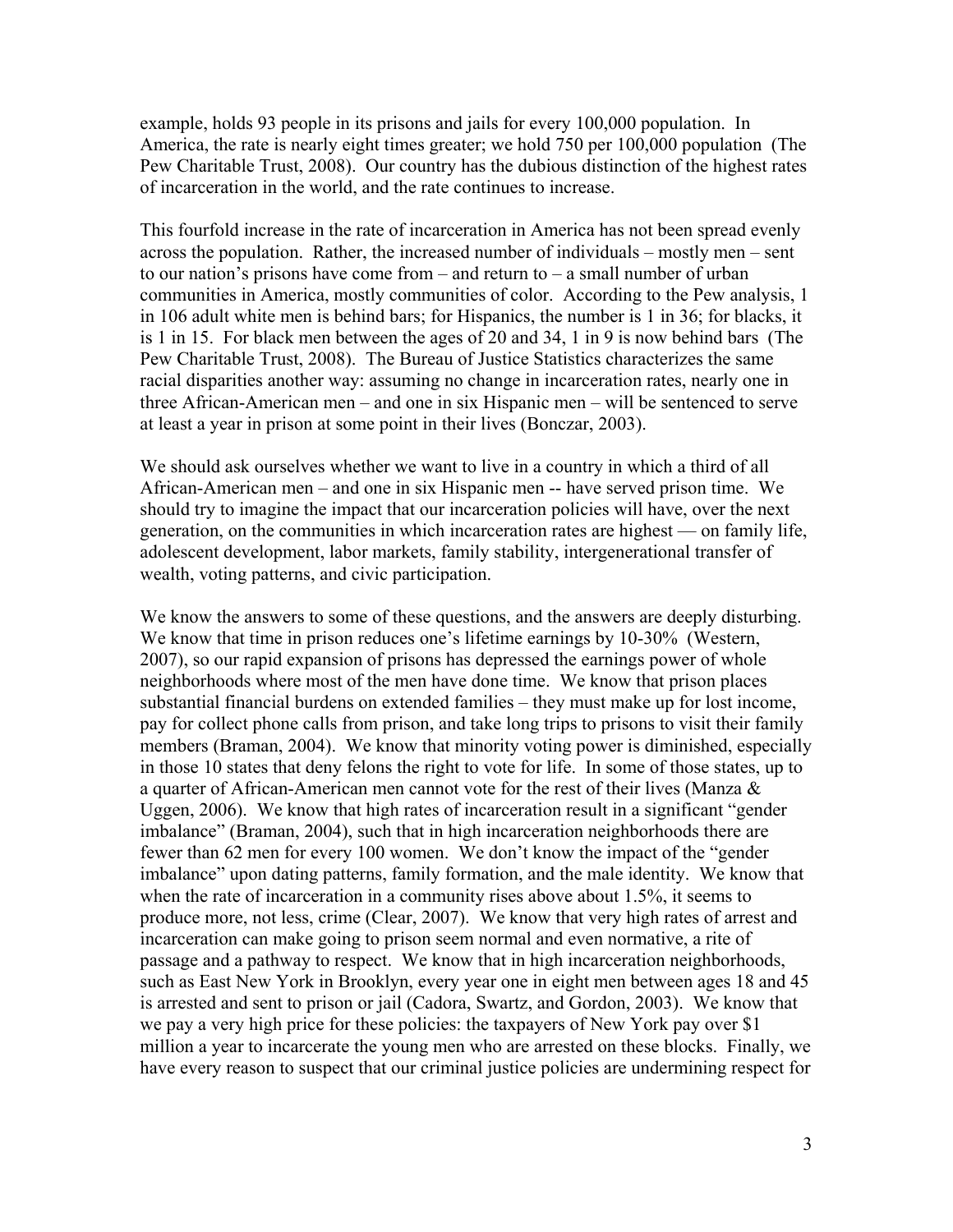the law, as we witness the growth of a "stop snitching" culture in communities of color that punishes young people who cooperate with the police.<sup>2</sup>

Before offering some thoughts on how to reverse these trends, we should discuss another dimension of the high rate of incarceration, namely our nation's increased reliance on parole supervision to oversee the people who have left prison. Just as many more people are imprisoned in our country, so too we now place many more under parole supervision. In 1980, there were 220,000 individuals under supervision by parole agencies in this country. By 2000, that number had reached 725,000. We now release approximately 700,000 individuals from our prisons each year and about 80% of them are placed on supervision, typically for three years (Travis & Lawrence, 2002). Not only are we putting more people in prison, we have also extended the reach of the state over an unprecedented number of our fellow citizens. This new reality is felt most acutely in communities of color.

The nature of supervision has also changed dramatically over the past 25 years. We now watch people more closely. We impose more conditions on their liberty. We now use new technologies such as drug tests and electronic bracelets to keep tabs on people. We impose curfews more frequently. We take fewer risks with parolees and, as a consequence, are much more likely to cite them for parole violations (Petersilia, 2003). Perhaps we would think differently about this extended state control if we knew that it reduced crime, but a landmark study completed by the Urban Institute three years ago concluded that parole supervision does not reduce recidivism (Solomon, Kachnowski, and Bhati, 2005).

Finally, we are more likely to send our fellow citizens back to prison for violating the conditions of their parole. We have, in essence, created a system of "back-end sentencing" (Travis 2006). Consider these statistics: in 1980, state prisons admitted approximately 27,000 parole violators; in 2000, those same states admitted approximately 203,000 parole violators, a seven-fold increase. We now send as many people to prison – through the back-door – for violating parole as we sent to prison, through the front door, in 1980 for all reasons.

I hope that, by now, you have the following image in your mind: in the modern era, our system of incarceration, reentry, and supervision has created a new and unprecedented social reality: In America's poorest urban communities, typically communities of color, large numbers of men are each year arrested, sent off to prison, returned home, closely supervised, and then sent back to prison on new charges or for parole violations.

One defense of these policies might be that they have significantly reduced crime in these neighborhoods. The academic support for this proposition is decidedly mixed. According to some researchers, the prison build-up accounts for between 10 and 25

<sup>&</sup>lt;sup>2</sup> The "stop snitching" phenomenon has recently been described as "alive and well on Long Island" and "is attributed to distrust of law enforcement," "fear of retribution," and "a troubled history with the African-American community that has eroded faith in police departments dominated by white officers and marked by police shootings involving unarmed black civilians" (Newsday, March 16, 2008).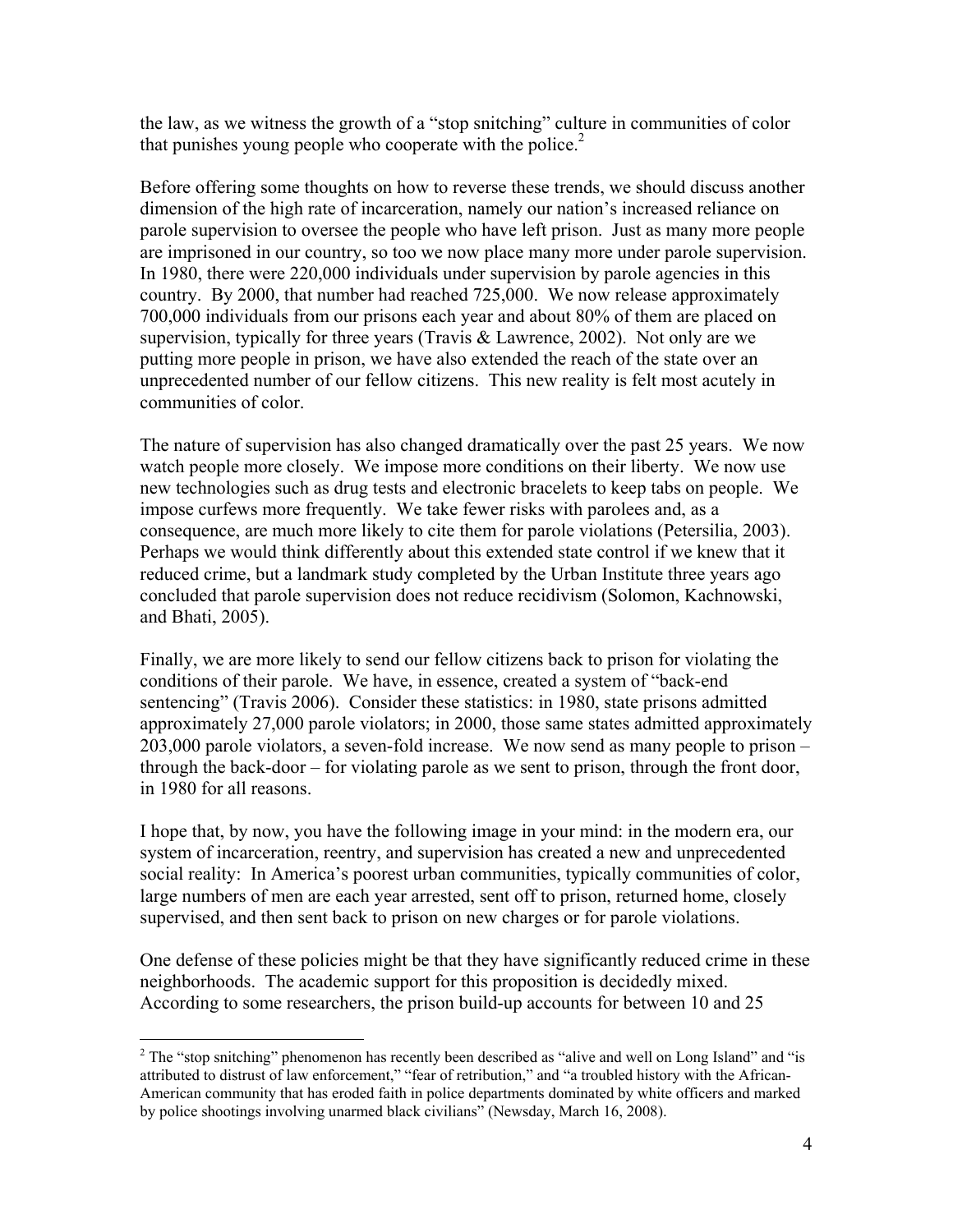percent of our recent reduction in violent crime (Rosenfeld, 2000; Western, 2007). Yet the Urban Institute study I just mentioned showed that supervision does not reduce crime rates. And, as remarkable as this may sound, there is no empirical research on the impact of our parole revocation policies on crime rates. It is a sobering realization that we do not have a strong empirical foundation documenting the crime control effects of policies that cost billions of dollars and negatively affect millions of lives.

Rather than debate the crime control issue, I want us to focus on a different question, namely whether we believe that these high rates of incarceration, reentry, supervision and return to prison have enhanced, or undermined, the respect for the rule of law and community standards against crime in these neighborhoods.

As we focus on this profound question, we should add another factor in our equation, namely some recent changes in law enforcement practices. Over the past two decades, we have witnessed an increase in the amount of police enforcement activity in the same neighborhoods I have just described. I would like to focus on two trends – the increase in misdemeanor marijuana arrests, and the increase in stop-and-frisk activities. Here, my focus will be on New York City, not because these trends are unique to New York City – in fact, they are not – but because the City is now engaged in a policy discussion, bolstered by recent research, on the efficacy of these practices.

Over the past two decades, our City has experienced a significant increase in the number of arrests for the offense of criminal possession of marijuana in the fifth degree. $3$  This trend is part of a larger national rise in marijuana arrests, so pronounced that some commentators are saying our War on Drugs has become a War on Marijuana (Mauer  $\&$ King, 2005). From 1980 to the early 1990s, the New York City Police Department made about  $1,000$  arrests for this offense each year.<sup>4</sup> Starting in 1994, however, these arrests began to increase dramatically, reaching a peak of 51,000 in 2000, then dropping to levels around 40,000 per year. This is now the most common misdemeanor arrest in our City, accounting for 15% of all adult arrests. In the words of Prof. Harry Levine of Queens College, "in the last ten years New York City has arrested and jailed more people for possessing marijuana than any city in the world" (Levine, 2007).

We should be particularly concerned about the demographic profile of these tens of thousands of defendants. According to an analysis of these cases published in the *Journal of Criminology and Public Policy*, this increase in arrest activity was concentrated in minority neighborhoods of New York. Slightly over half the arrests in 2000 (52%) involved African-American defendants, when the City's population was 23% African-American. Thirty-two percent of the defendants were Hispanic, when the city was 25% Hispanic (Golub, Johnson, Dunlap, 2007).

Prof. Levine and his colleagues have provided another way of described the racial impact of these policies: In the decade from 1987 to 1996, 23,000 blacks were arrested and

 $3$  This is known as smoking marijuana in public view (221.10 NYPL).

<sup>&</sup>lt;sup>4</sup> It should be noted that there has been an increase in marijuana arrests across the country (Mauer & King, 2005).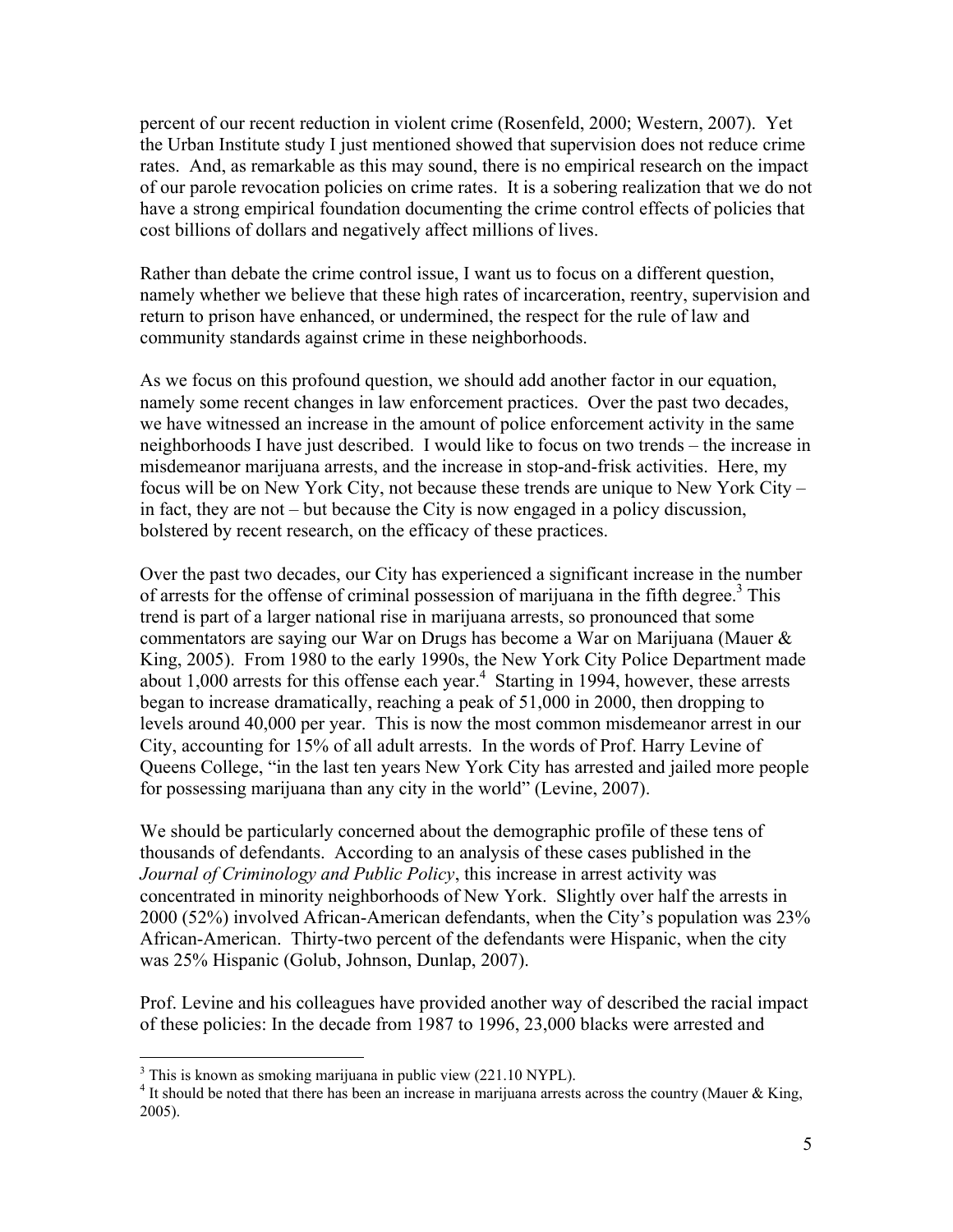charged with marijuana possession. In the next decade, from 1997-2006, that number had increased more than eight-fold to 196,000. The number of Hispanics arrested increased from 9,000 to 108,000. The number of whites arrested also increased, from 5,000 to 52,000. Levine and his colleagues suggest yet a third way to look at the data: in 2006, blacks were arrested for marijuana at a rate of 9,750 per million; this is 7.8 times the arrest rate of whites.

Perhaps we could explain these enormous differentials if we had data showing that blacks used marijuana 7.8 times more than whites. However, the national survey of drug use among high school students shows that blacks used marijuana less frequently than both Hispanics and whites (Johnston et al., 2006). These differentials are also perplexing in light of the research findings that more white juveniles are reported selling drugs (all drugs, not just marijuana) than African American juveniles – 17 percent and 13 percent respectively (Snyder & Sickmund, 2006). We clearly need a stronger empirical understanding of illegal drug activity in our City to engage in an informed policy discussion about these enforcement practices. But we do know that there has been an enormous shift in those practices and the people bearing the brunt of this policy shift are tens of thousands of young people of color.

We should add to this composite picture an understanding of the practice of stop-andfrisk in New York City. This practice was examined in an important study by then-Attorney General Spitzer (NYS Office of the Attorney General, 1999), and more recently in a study conducted for the Police Department by the RAND Corporation (2007). The methodology of the RAND study has been the subject of academic debate, but I want to focus on some incontrovertible findings: according to this report, officers of the Police Department documented approximately half a million stops in New York City last year. Half a million.

We need to place this number in perspective. First, if we compare the RAND findings with results from a Bureau of Justice Statistics survey, we realize that the level of police stops in New York City is about double the national average (RAND). But the level of stop and frisk activity in New York City has not been constant. In 1998, according to the Spitzer report, there were approximately 140,000 stops per year. In 2003, the level of reported stop and frisks dropped to about 93,000 stops. Yet three years later, the RAND study documented a half a million stops, a five fold increase. And this increase occurred over a time period when crime was declining. We should ask ourselves why we have witnessed these swings of the enforcement pendulum?

For purposes of our discussion tonight, a third perspective is most telling: If these half a million stops were distributed evenly, we would experience six stops for every 100 daytime residents of New York City every year. But the stops are not distributed evenly. In two police precincts – the  $73<sup>rd</sup>$  Precinct in Brownsville and the  $28<sup>th</sup>$  Precinct in East Harlem, the rate of stops rises to well over 30 for every 100 residents, five times the citywide average. In five other precincts, all in minority neighborhoods, the rate of stops falls between 17 and 30 per 100 residents. We can only assume that if the number of stops is further disaggregated by gender and age, that the probability that a young,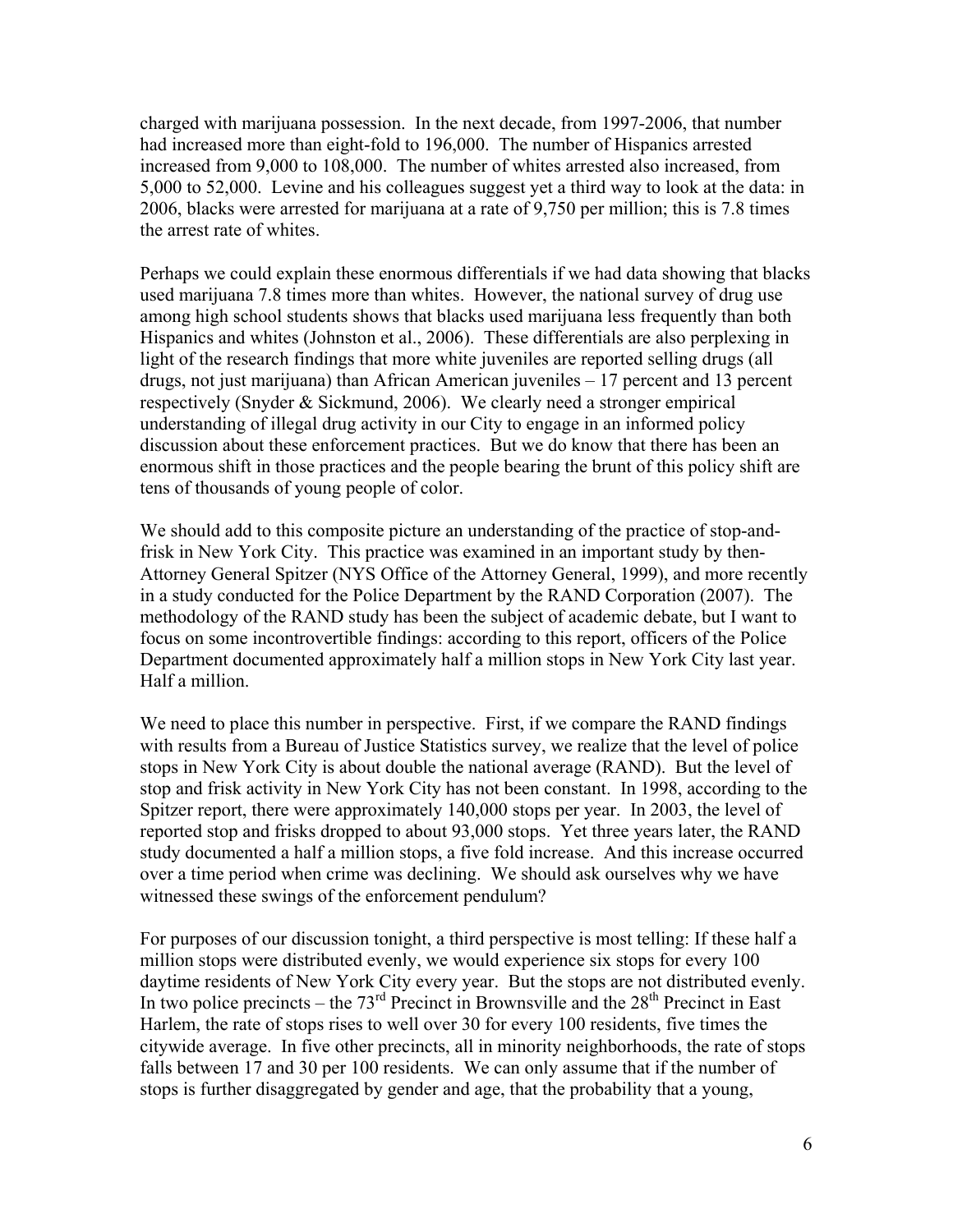African-American male will be stopped by the police in these neighborhoods at least once a year approaches statistical certainty.

At this point in my talk, I hope that you have created a composite mental image that links the data on incarceration, reentry, community supervision and parole revocation with the data on marijuana arrests and stops and frisks. Taken together, these modern phenomena constitute what I call an unprecedented "penetration" of the criminal justice system into our nation's communities of color. Never before have our systems of law enforcement, incarceration, and community supervision intruded so deeply into our country's poorest urban neighborhoods. In my view, it is this new reality that poses the greatest obstacle to our quest to align our nation's aspirations for racial justice with our pursuit of criminal justice.<sup>5</sup>

This new reality is undermining respect for the rule of law in communities of color. Young men with records have no reason to invest in their futures by finishing school, entering higher education, and taking entry-level jobs. A street culture forms in which getting arrested and going to jail and prison is expected and even status-enhancing. Most men have spent time in prison and half are under some form of criminal justice supervision. Many residents, particularly young people, have had hostile and unproductive contact with law enforcement. The burgeoning "stop snitching" standard codifies for a very troubling standard of the streets: good people do not deal with the police. Across the country, our police are having greater difficulty solving homicides. Our prosecutors are discovering that more witnesses refuse to testify. We are facing the reality that more disputes are being defined as private, rather than public matters. If this trend continues, we will face a crisis of the legitimacy of our system of justice.

Before closing, I would like to comment on the limitations of our traditional response to allegations of racial injustice in the criminal justice arena. As lawyers and citizens, we hold in high regard our constitutional principle of equal protection of the laws, and the statutory expressions of this principle such as Title VII. Because we are steeped in this tradition, we often approach the issue of racial inequity in the criminal justice system using a Title VII framework. We ask whether the racial disparities in stop and frisk practices can be explained by some neutral analysis. Similarly, we ask whether racial disparities in prosecutions, convictions, and sentencing can be explained by variables such as prior criminal record, severity of the crime, or legal aspects of the case.

I do not mean to disparage this approach to the issues of racial disparities in the justice system. We should continue to ensure that the enormous discretion exercised by police officers, prosecutors, judges, parole boards and parole officers is not tainted by racial bias. But I ask you to conduct the following mind-exercise: if we constructed a system of

 $<sup>5</sup>$  In a recent speech, I proposed the creation of a "Community Justice Experience Survey" that would</sup> survey community residents, on a regular basis, to determine their contacts with law enforcement and criminal justice agencies over the past year (Travis, 2007). Just as the National Crime Victimization Survey provides an independent measure of crime rates, not reliant on police reporting, so too the Community Justice Experience Survey would allow us to measure objectively the interactions between citizens and the justice system without relying on official records.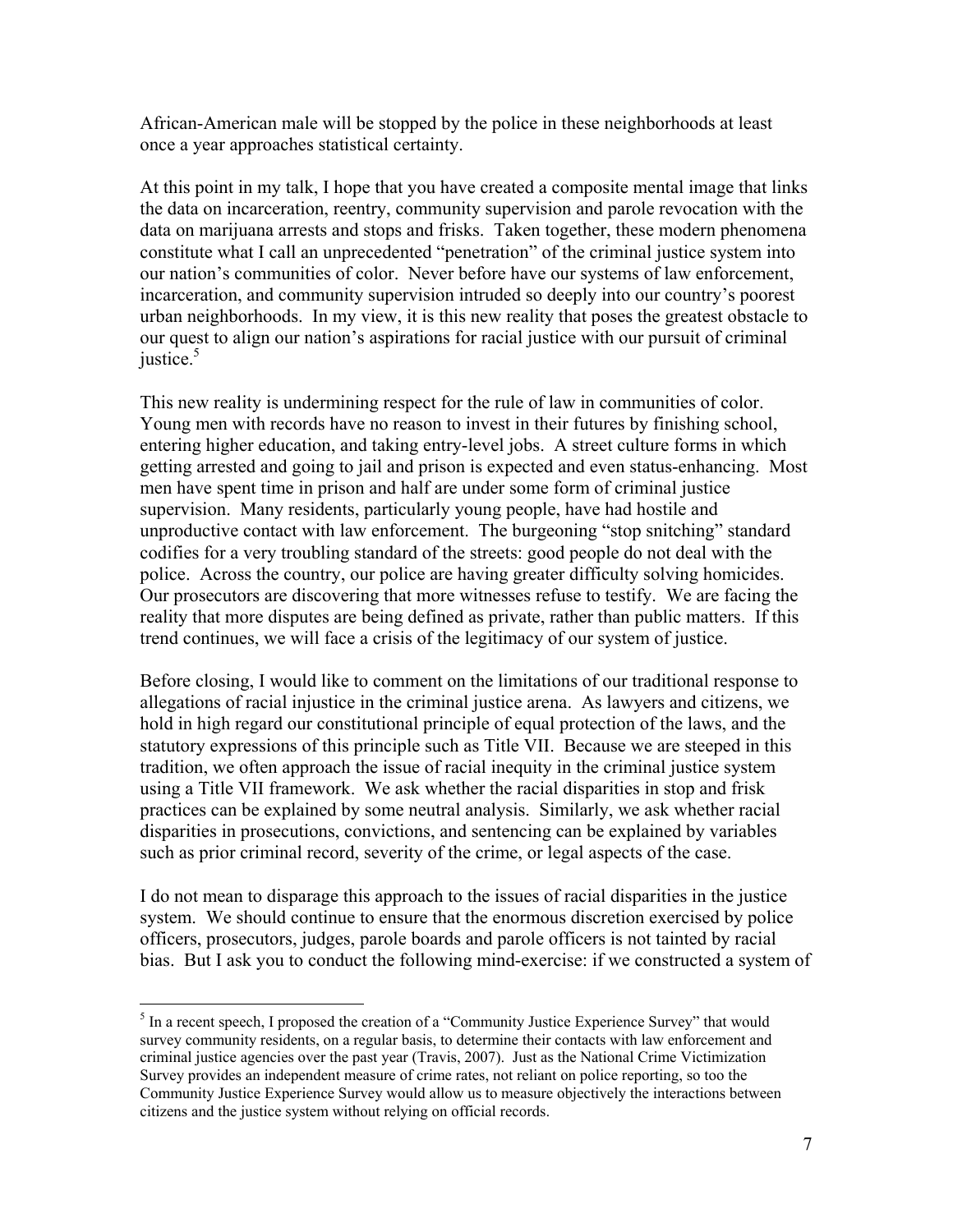law enforcement and criminal justice that operated just like today's system, but we knew beyond all doubt that every decision was made in a racially neutral way, would the resulting system of justice be one that would live up to the ideals of our country?

In my view, we cannot solely focus on whether the criminal justice system is fair; we must also ensure that it is effective at reducing crime and promoting racial justice. Allow me to illustrate my point. As you know, the United States Sentencing Commission recently decided to lower the disparities between sentences imposed for crack and powder cocaine. One of the strongest arguments for taking this step was that these disparities resulted in much higher levels of imprisonment for African-Americans, who constituted the overwhelming majority of defendants convicted of offenses involving crack cocaine. As welcome as these developments are, I would much rather ask two different questions: Are our current drug laws effective in reducing drug sales and drug use? And are these laws enforced in ways that promote positive relationships between the police and minority communities? Similarly, in thinking about the stop and frisk policies, rather than simply ask whether they are applied in a racially neutral fashion, we should ask whether they are effective (and here we should focus on the fact that only ten percent of all stops result in an arrest or a summons) and, as the RAND report recommends, whether these policies can be implemented in ways that promote better understanding between the police and the community.<sup>6</sup>

We must recognize that we have constructed a machinery of justice that will be difficult to dismantle. We are fortunate to live in times of declining crime rates, but this good news comes with a cost. It is nearly impossible to challenge these intrusive crime policies without hearing the retort, "This is why crime is so low." When we say our incarceration rate is too high and should come down, we hear that "this is why crime is so low." When we ask why we so aggressively supervise parolees, and send so many back to prison on parole revocations, we hear that "this is why crime is so low." When we challenge the high level of misdemeanor marijuana arrests, or stops and frisks, we hear that "this is why crime is so low."

I think we should start with a different framework. Paraphrasing Justice Blackmun, we should no longer "tinker with the machinery" of our current system of criminal justice. As we begin this important journey, we must move beyond the traditional conversations about racial profiling and law enforcement abuses. The new reality I have described is fundamentally about the unintended consequences of what was intended to be the legitimate enforcement of the law. We should assume that the arrests that lead a majority of young black men in some neighborhoods to have criminal records were legitimate arrests. Those arrests were most likely carried out in response to criminal behavior that damages communities. Those arrests probably had the effect of deterring other crimes and resulted in incapacitation that prevented yet more crimes. Yet, at the same time, those arrests, and the resulting high levels of incarceration, may do those individuals, their families, and their communities profound harm. This is the tragedy of our current policies: what we are doing in the name of protecting the community is in fact

<sup>&</sup>lt;sup>6</sup> Marc Mauer has proposed that all new criminal justice legislation be examined through the lens of a "racial impact statement" (Mauer, 2007).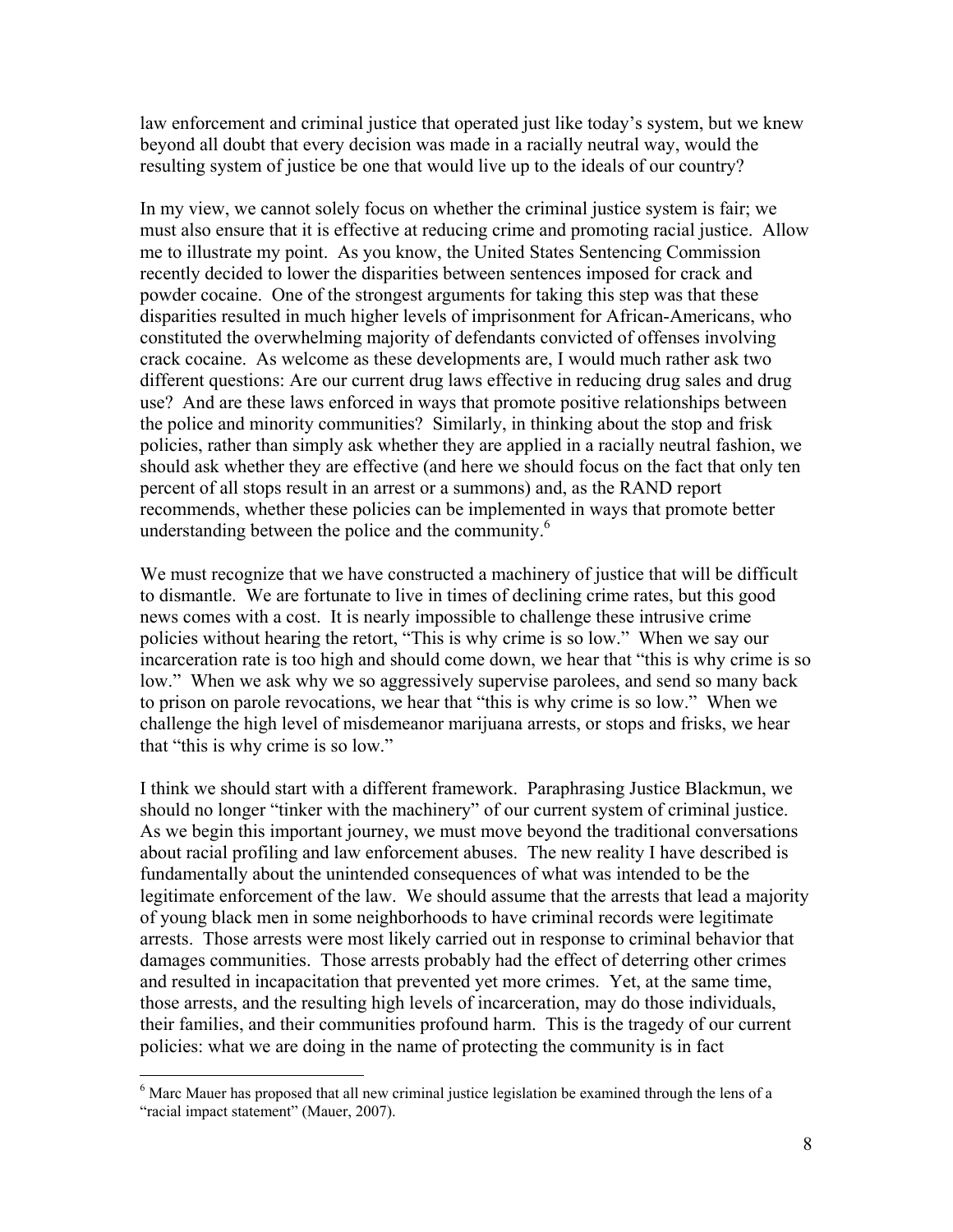undermining the norms that support viable communal life and the rule of law that supports our democracy.

I wish to conclude by sharing a story of a crime policy innovation that, for me, points the way toward a new framework for our simultaneous pursuit of racial and criminal justice. For the past decade, I have been watching – and supporting – the work of David Kennedy, formerly of Harvard's Kennedy School of Government and now a professor at John Jay College and Director of our Center on Crime Prevention and Control. David was the architect of the Boston Miracle, which brought about a stunning decline in youth gun violence in the mid-1990s. In retrospect, his strategy was disarmingly simple – working with the law enforcement agencies, he brought together the young people involved in the gang violence, representatives of federal, state and local law enforcement agencies, local community leaders and clergy, members of the young people's families, and service providers, and everyone basically said to them, with one voice, "The violence must stop. If you agree to cease the violence, you may take advantage of a variety of services offered to you. If the violence continues, you and your fellow gang members are all vulnerable to strict enforcement, and we are ready to deliver on this threat." This simple strategy has now been implemented in dozens of jurisdictions around the country, with similar effects – sharp and sustained reductions in violence.

Professor Kennedy has now tailored this strategy to apply to drug markets. The law enforcement team develops cases against all drug dealers in a certain neighborhood, calls the drug dealers into a meeting with their families, community leaders, and service providers. The same deal is offered: if you get out of the drug business, we will offer you jobs and services, and we will not enforce these cases against you. The most powerful voice is the community voice, saying, this drug dealing is hurting our community and our families, and we want you to stop. In order to do this, Kennedy has found, it is essential to address the ways in which law enforcement and communities view one another. He has found this to be what can only be called transformational. Communities discover that law enforcement knows it is not winning the drug war, understands that incarcerating people has consequences for them and for their community, and is frustrated itself at not being more effective, but is not part of a racist conspiracy. Law enforcement discovers that the community is sick of the crime and full of purpose and moral strength, and that even gang members and drug dealers listen to community elders.

As Kennedy has implemented this strategy around the country, the results have been stunning. In Chicago, homicide was reduced nearly 40% in some of the city's most dangerous neighborhoods. In Cincinnati, less than a year after beginning the Cincinnati Initiative to Reduce Violence, gang homicide is down almost 60%, and around 15% of the city's identified gang members have signed up for social services. In High Point, North Carolina, where the drug strategy originated, there are no more overt neighborhood drug markets. In a replication of the High Point strategy in Providence, Rhode Island's Lockwood neighborhood, drug calls are down over 80% and calls to disperse unruly groups down 86%.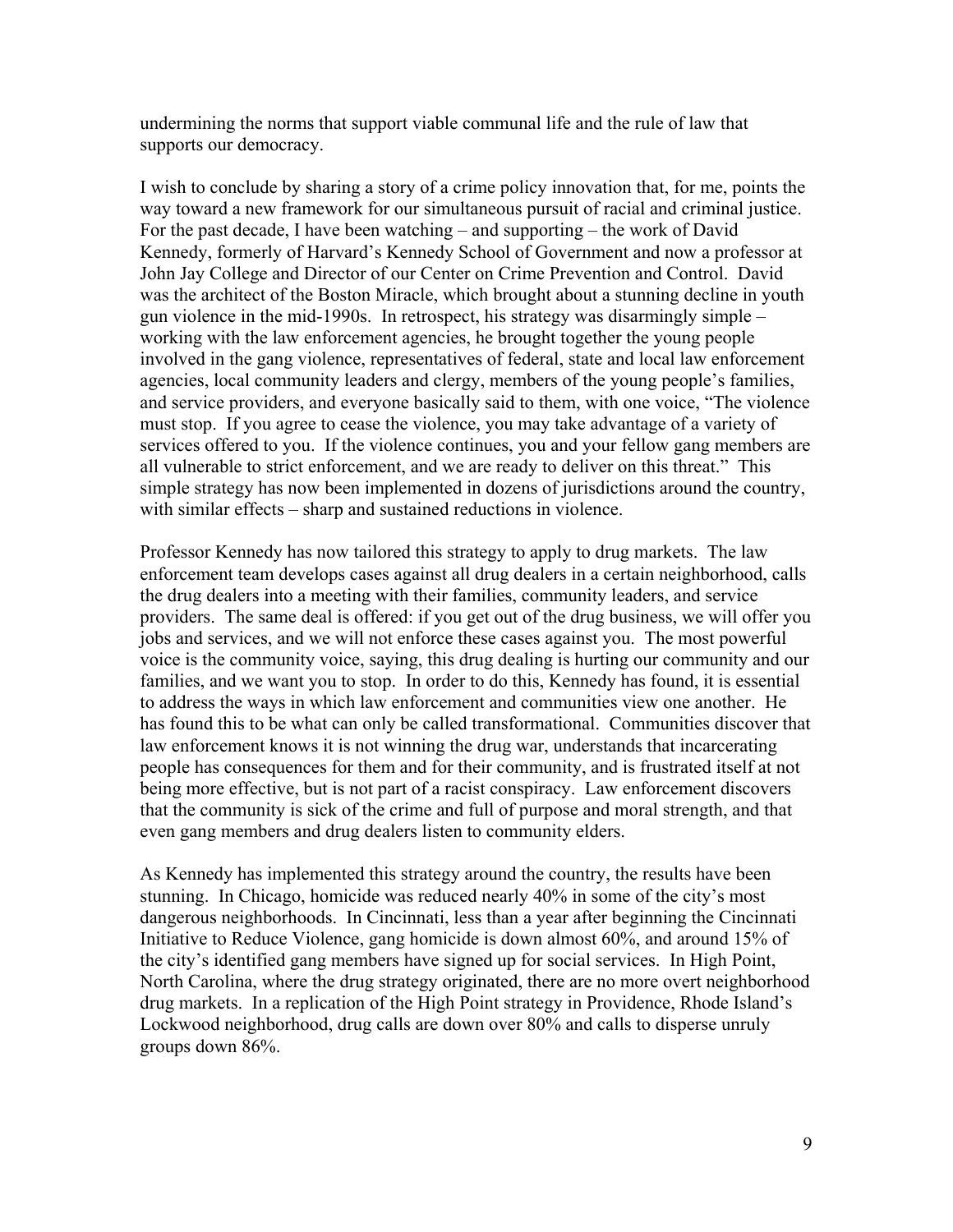But something else is happening in the jurisdictions experimenting with the High Point strategy. Every community has witnessed something akin to a racial reconciliation process between the police and the community. The police have realized that their drug enforcement strategy has basically been ineffective. The community has realized that it has lost control of some of its young people. They have come together to make a new deal, to find a way out of the machinery of our current cycle of law enforcement, incarceration, and reentry. These are profound changes. David and I hope to leverage these successes into a national effort by police and community leaders to build a new approach to violence and drug dealing, with an explicit focus on the process of racial reconciliation.

If we care about racial justice and the future of urban American, we need to rethink our approach to law enforcement and criminal justice. With crime rates at historically low levels, we have an opportunity to shift course. But these low crime rates can lull us into a sense of complacency. Even though the same communities that experienced the ravages of the crime increases for twenty years are now enjoying remarkably low crime rates, they are still hurting, just in different ways. They are shouldering the burden of high rates of incarceration. They are taking on the social responsibility of reintegrating record numbers of men back into society after years in prison. They are caring for the children and parents of the two million people in jail or prison. They are witnessing a generation of young people who are distanced from the police, unwilling to report crimes or testify against perpetrators for fear of being called a "snitch." They are bearing the brunt of a significant expansion of enforcement activity by the police, all in the name of keeping crime rates low.

These communities are entitled to a peace dividend, after years of fighting the war on crime. They are entitled to a new deal, one that addresses the problem of crime more creatively and with greater concern for ameliorating the racial disparities of our criminal justice system. They are entitled to an honest conversation about the failures of past policies, the racial dimensions of those failures, and the need for everyone to play different roles in the future. Working with these communities – and with a little bit of luck, and a lot of hard work – I am certain we can simultaneously reduce crime, reduce our prison population, and promote racial justice.

Thank you.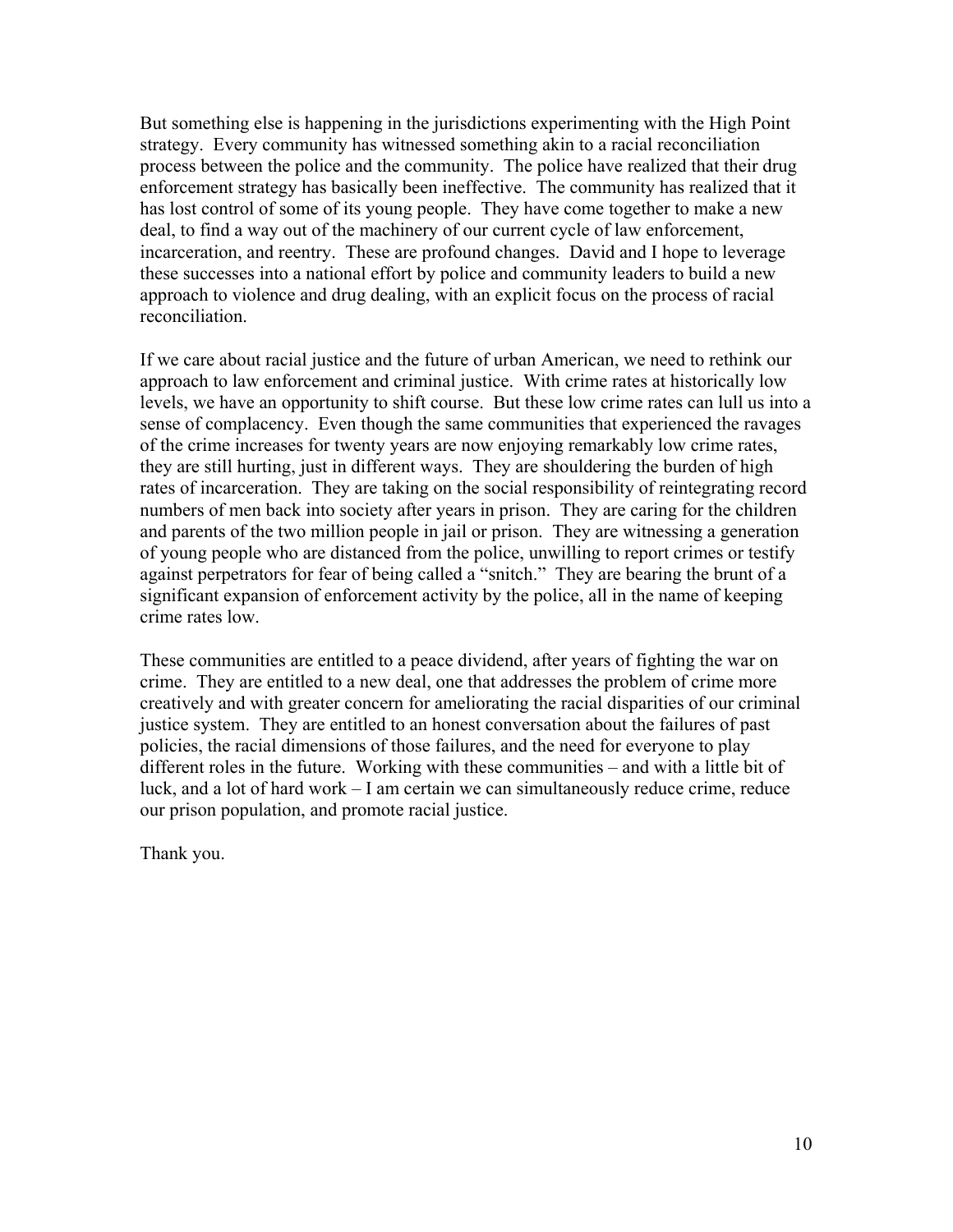## References

- Armario, C. (2008, March 16). *Why witnesses to crimes don't come forward.* Retrieved from the World Wide Web on March 17, 2008 from Newsday.com: http://www.newsday.com/services/newspaper/printedition/sunday/lilife/nylicov5612630mar16,0,5809613,full.story.
- Bonczar, T.P., Beck, A.J. (2003). *Lifetime likelihood of going to state or federal prison.* NCJ 160092. Washington, DC: US Department of Justice, Bureau of Justice Statistics.
- Braman, D. (2004). *Doing time on the outside: Incarceration and family life in urban America.* Ann Arbor: University of Michigan Press.
- Cadora, E., Swartz, C., Gordon, M. (2003). Criminal Justice and health and human services: An exploration of overlapping needs, resources, and interests in Brooklyn neighborhoods. In J. Travis & M. Waul (Eds.), *Prisoners once removed* (pp. 285-311). Washington, DC: Urban Institute Press.
- Clear, T. ( 2007). Imprisoning communities: *How mass incarceration makes disadvantaged neighborhoods worse.* New York: Oxford University Press.
- Golub, A., Johnson, B.D., Dunlap, E. (2007). The race/ethnicity disparity in misdemeanor marijuana arrests in New York City. *Criminology & Public Policy, Vol. 6(1),* pp. 131-164.
- Johnston, L.D., O'Malley, P.M., Bachman, J.G., Schulenberg, J.E. (2006). *Monitoring the future: national survey results on drug use, 1975-2005: Volume I, Secondary school students (NIH) Publication No. 06-5883).* Bethesda, MD: National Institute on Drug Abuse.
- Manza, J., Uggen, C. (2006). *Locked out: Felon disenfranchisement and American democracy.* Oxford: University Press.
- Mauer, M. (2007). Racial impact statements as a means of reducing unwarranted sentencing disparities. *Ohio State Journal of Criminal Law, Vol. 5(1),* pp. 19-46.
- Mauer M., King, R.S. (2005). The war on marijuana: The transformation of the war on drugs in the 1990s. Retrieved from the World Wide Web on March 1, 2008 from The Sentencing Project: http://www.sentencingproject.org/Admin/Documents/publications/dp\_waronmarij uana.ppd.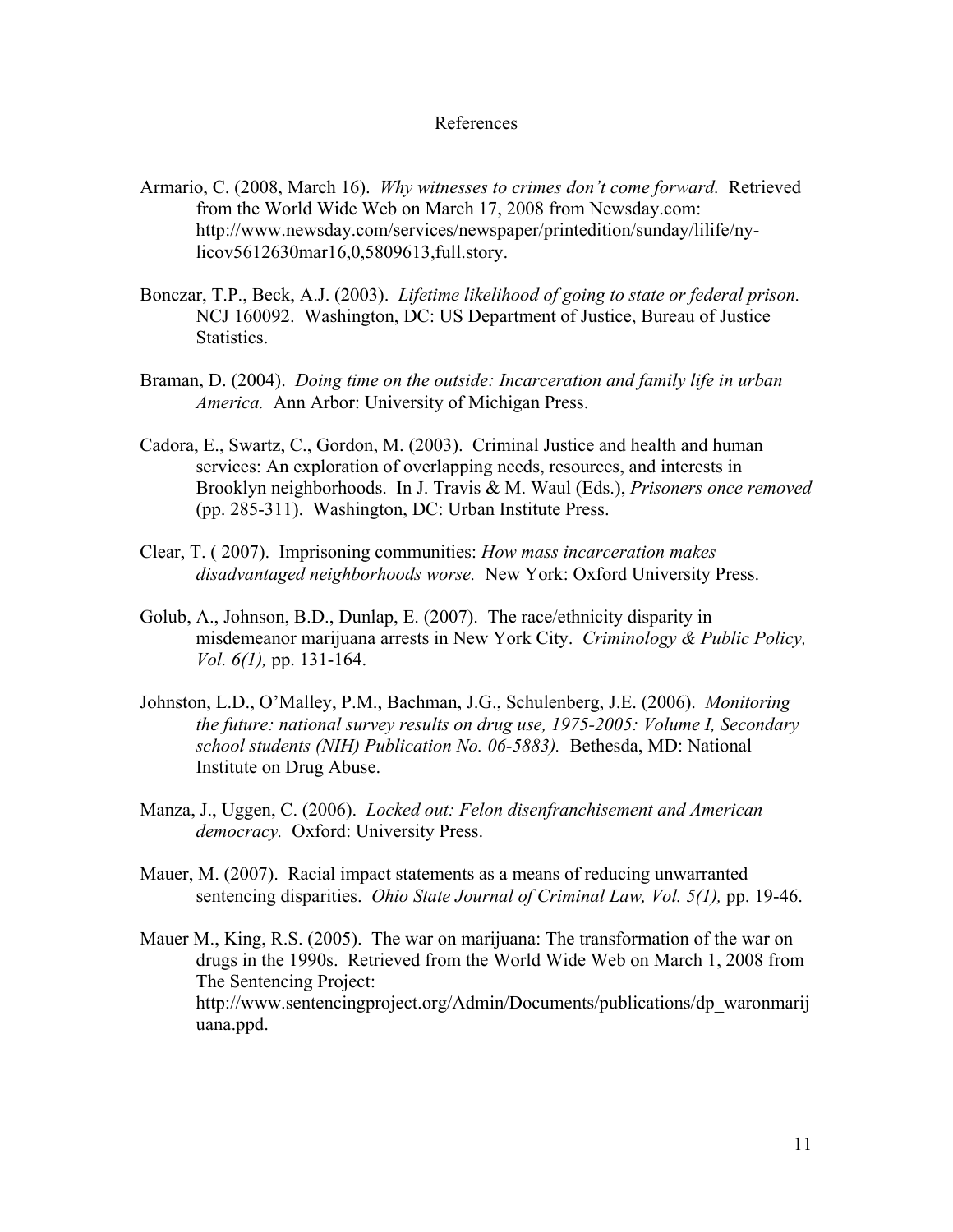- New York State Office of the Attorney General (1999). *The New York City Police Department's "Stop & Frisk" practices: A report to the people of the State of New York from the Office of the Attorney General, Eliot Spitzer.* New York: Civil Rights Bureau.
- Petersilia, J. (2003). *When prisoners come home: Parole and prisoner reentry.* New York: Oxford University Press.
- Pew Charitable Trust (2008). *One in 100: Behind bars in America 2008.* Retrieved from the World Wide Web on March 1, 2008 from the Pew Center of the States and the Public Performance Project: http://www.pewcenteronthestates.org/uploadedFiles/8015PCTS\_Prison08\_FINAL  $2-1-1$  FORWEB.pdf.
- Rand Corporation (2007). *Analysis of racial disparities in the New York Police Department's Stop, Question, and Frisk Practices.* Arlington, VA: Rand Corporation.
- Rosenfeld, R. (2000). Patterns in adult homicide. In A. Blumstein & J. Wallmann(Eds.), *The crime drop in America.* (pp.130-163). Cambridge: Cambridge University Press.
- Rosich, K.J. (2007). *Race, Ethnicity, and the Criminal Justice System.* Washington, DC: American Sociological Association.
- Snyder, H.N., Sickmund, M. ( 2006). *Juvenile offenders and victims: 2006 national report.* U.S. Department of Justice, Office of the Juvenile Justice and Delinquency Prevention (2006). (249 pp.). Washington, DC: U.S. Department of Justice.
- Solomon, A.L., Kachnowski, V., Bhati, A. (2005). *Does parole work? Analyzing the impact of postprison supervision on rearrest outcomes.* Washington, DC: The Urban Institute Press.
- Testimony of Harry G. Levine at Hearings of New York State Assembly Committees on Codes and on Corrections, March 31, 2007.
- Travis, J., Lawrence, S. (2002). *Beyond the prison gates: The state of parole in America.* Washington, DC: The Urban Institute Press.
- Travis, J., Christiansen, K. (2006). Failed reentry: The challenges of back-end sentencing. *Georgetown Journal on Poverty, Law & Policy, Vol. 13(2),* pp. 249- 260.